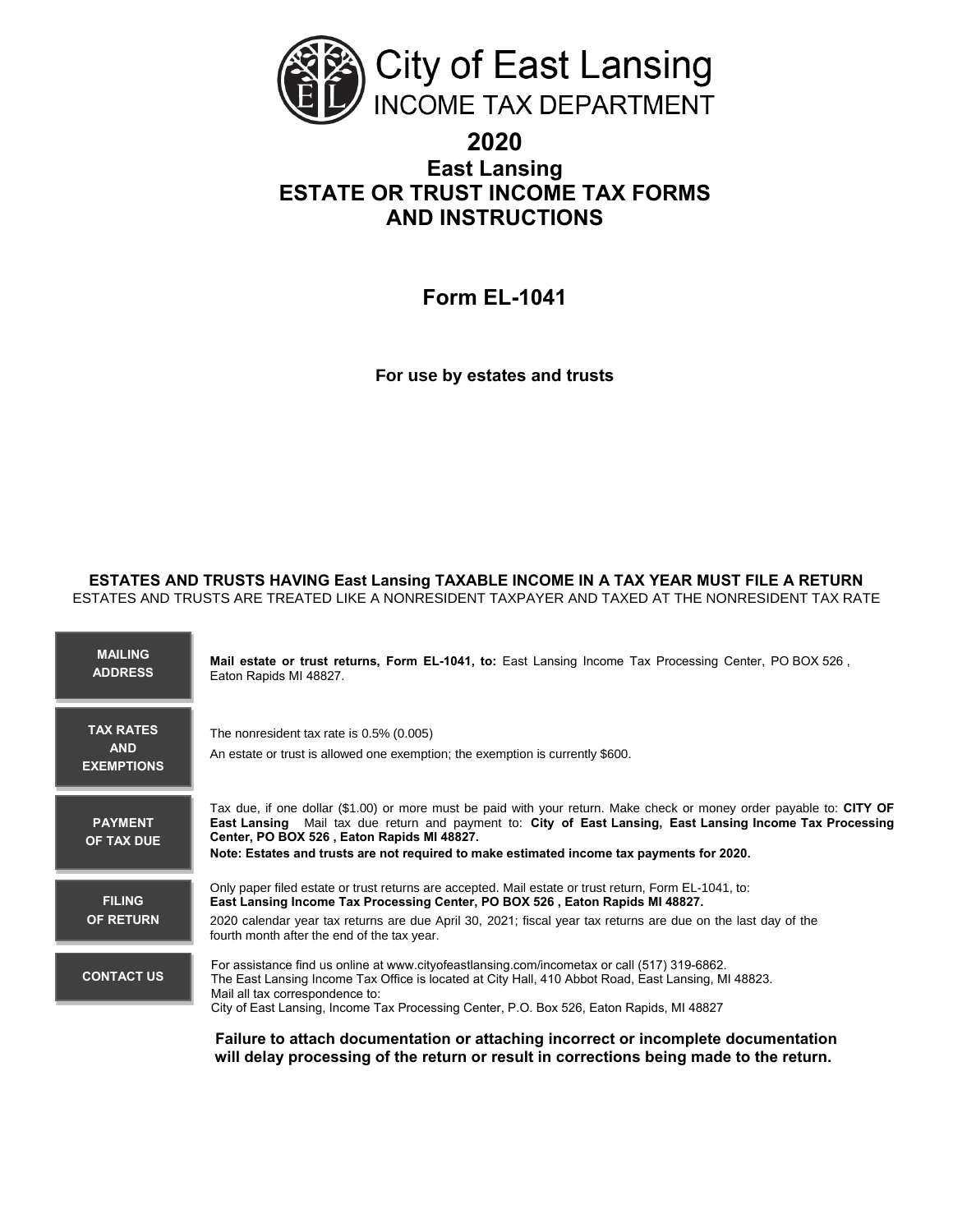# **INSTRUCTIONS FOR FORM EL-1041**

Estates and trusts with East Lansing taxable income who are required to file a U.S. Income Tax Return for Estates and Trusts, Form 1041, must file East Lansing Income Tax Return for Estates and Trusts, Form EL-1041. A business trust that files as a corporation with the Internal Revenue Service and is "doing business" in East Lansing must file a East Lansing corporation income tax return.

# **TAXABLE INCOME**

The taxable income of an estate or trust is the same as the taxable income of a nonresident individual. Income distributable to a person other than an individual resident of East Lansing and income not distributed from the following sources is subject to tax:

- 1. Net profit or (loss) from the operation of a business or farm that is attributable to business activity conducted in East Lansing whether or not such business is located in East Lansing;
- 2. Net profit from rental of real and tangible personal property located in East Lansing;
- 3. Gain on the sale or exchange of real and tangible personal property located in East Lansing;
- 4. Income from a partnership, estate or trust taxable under the East Lansing Income Tax Ordinance; and
- 5. Other income earned in or from other activity in East Lansing.

## **Form EL-1041**

The flow of income on Form EL-1041 starts in Column A with income reported on the federal return; column B is used to adjust the federal data for income taxable on the federal return that is not taxable by East Lansing and vise versa; and column C reports the income taxable under the East Lansing Income Tax Ordinance (column A less column B).

Exclusions and adjustments reported in column B must be explained by completing and attaching applicable exclusion or adjustment schedules or by attaching a separate explanation to the return. Attach copies of federal schedules to support all entries on lines 1, 2, 3, 4 and 5 of Column A.

After the determination of East Lansing income, a qualified estate or trust with business activity in a Renaissance Zone is allowed a Renaissance Zone deduction. A deduction is allowed for the portion of East Lansing income distributed to a resident of East Lansing.

Deductions claimed must be supported by the filing of Schedule G (page 2 of Form EL-1041) and/or Schedule RZ, Renaissance Zone deduction.

# **PAGE 1 INSTRUCTIONS**

## **Line 1 – Business Income or (Loss**

Net profit or (loss) from the operation of a business or profession is income to the extent it results from work done, services rendered or other business activities conducted in East Lansing.

Report on page 1, line 1, column A, the business income reported on federal Form 1041, line 3. Use Schedule 1, Exclusions and Adjustments to Business Income or (Loss), to calculate excluded business income. The total excluded business income from Schedule 1, line 5, is entered on page 1, line 1, column B. If a business operates both in and outside of the city, the taxable profit or (loss) is determined using the three factor Business Allocation formula.

Where no work is done, services rendered or other business activity is conducted in East Lansing, the profit or (loss) is entirely excluded.

If reporting business income, attach a copy of Federal Schedule C to the return. If excluding or adjusting business income or (loss), Schedule 1 must be attached to the return.

## **Line 2 – Capital Gain or (Loss**

Except for a capital gain flowing through from an S corporation, a capital gain or (loss) is included in income to the extent the gain or (loss) is from sales of property located in East Lansing. A capital gain or (loss) flowing through from an S corporation is totally excluded from income.

A capital loss from property located in East Lansing is allowed to the same extent allowed under the Internal Revenue Code. An unused capital loss may be carried over to future tax years. The capital loss carryover for the city may be different from the carryover for federal income tax purposes. An adjustment must be made for this difference.

A deferred capital gain from an installment sale or like-kind exchange of property located in East Lansing is taxable in the year recognized for federal income tax purposes.

The portion of capital gain or (loss) from property purchased prior to January 1, 2019, is excluded from income. The gain or (loss) on property purchased prior to January 1, 2019 must be determined by one of the following methods:

- 1. The basis may be the adjusted fair market value of the property on 12/31/2018 (the 12/31/2018 closing price for traded securities) , or
- 2. Divide the number of months the property was held since January 1, 2019, by the total number of months the property was held, and apply this fraction to the total gain or (loss) of each separate property as reported on federal form 1041.

Report on page 1, line 2, column A, the capital gain or (loss) reported on federal Form 1041, line 4. Use Schedule 2, Exclusions and Adjustments to Capital Gain or (Loss), to calculate the excluded capital gain or (loss). On line 2, column B, enter the total excluded capital gain or (loss) from Schedule 2, line 4.

If reporting capital gain or (loss), attach a copy of federal Schedule D (Form 1041) to the return. If excluding or adjusting reported capital gain or (loss), attach a copy of Schedule 2 to the return.

#### **Line 3 – Rental Real Estate, Royalties, Partnerships, Other Estates, Trusts, Etc.**

Except for S corporation income or (loss), all income reported on the federal Schedule E that comes from business activity in East Lansing or property located in East Lansing is income in East Lansing. Flow through Income from an S-corporation is totally excludible. A flow through loss from an S corporation must be entered as a negative adjustment and added back to income.

The following income reported on federal Schedule E is excludable: income from business activity outside of East Lansing; income from property located outside of East Lansing; and income from other estates and trusts.

Report on page 1, line 3, column A, the income or (loss) from rents, royalties, partnerships, other estates and trusts reported on federal Form 1041, line 5. Use Schedule 3, Exclusions and Adjustments to Rents, Royalties, Partnerships, Other Estates and Trusts, to calculate excluded income or (loss). On line 3, column B, enter the total excluded income or (loss) from Schedule 3, line 6.

If reporting income or (loss) from rents, royalties, partnerships, other estates and trusts, attach a copy of Federal Schedule E (Form 1040) to the return. If excluding or adjusting income or (loss) from rents, royalties, partnerships, S corporations, other estates and trusts, Schedule 3 must be attached to the return.

#### **Line 4 – Farm Income or (Loss**

Profit or (loss) from a farm is included in income to the extent the profit or (loss) results from work done, services rendered or other activities conducted in East Lansing. The portion of the profit or (loss) reported on the East Lansing return is determined by use of the three factor Farm Allocation Percentage formula. Where no work is done, services rendered or other business activity is conducted in East Lansing, the entire farm profit or (loss) is excluded.

Sales of crops at the produce market, any of the farmer's markets or a produce stand located in East Lansing is East Lansing business activity and subjects the farm to East Lansing income tax.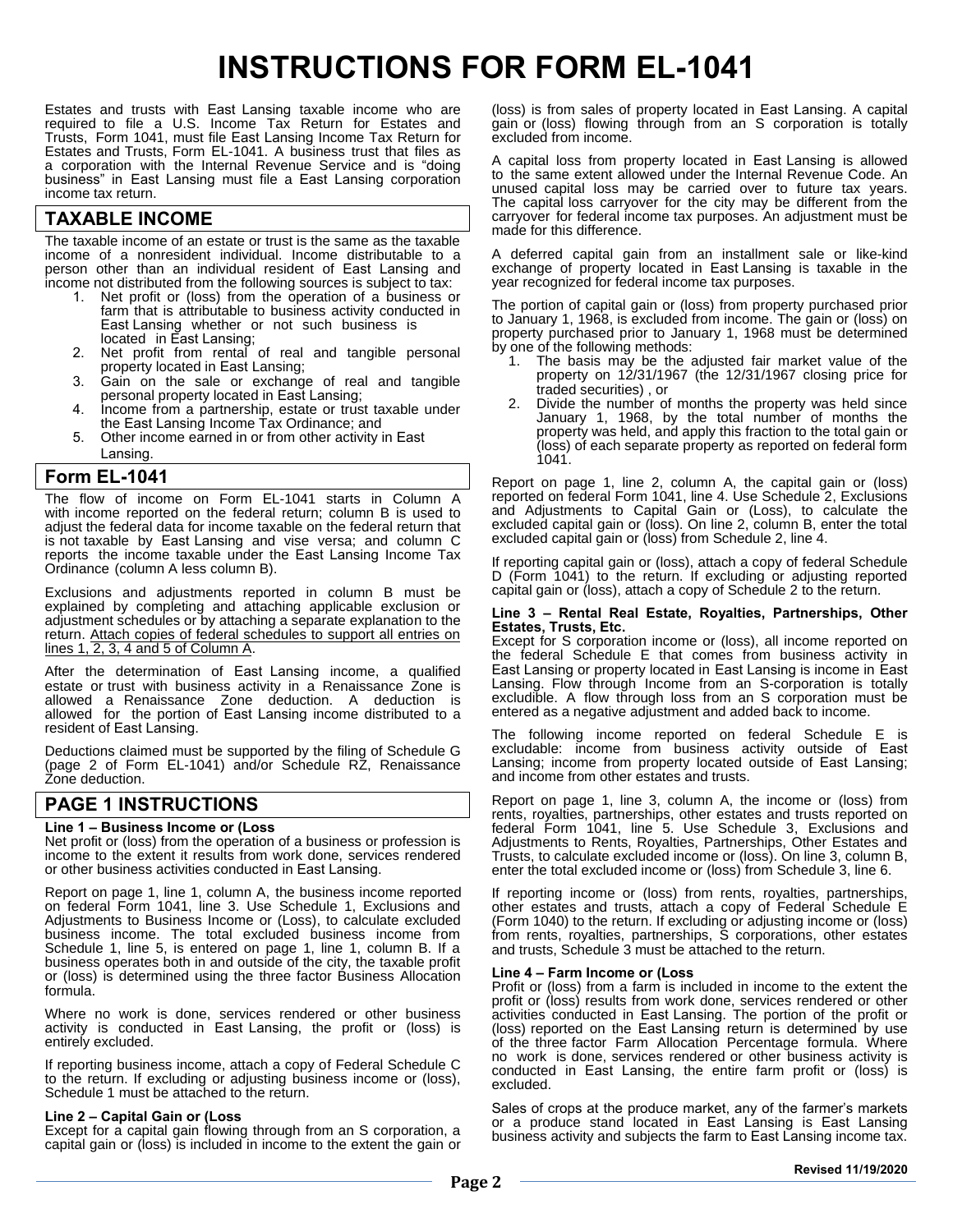# **INSTRUCTIONS FOR FORM EL-1041**

Report on page 1, line 4, column A, the income or (loss) from a farm reported on federal Form 1041, line 6. Use Schedule 4, Exclusions and Adjustments to Farm Income or (Loss), to calculate excluded income or (loss). On line 4, column B, enter the total excluded farm profit or (loss) from Schedule 3, line 4.

If reporting farm income or (loss), attach a copy of federal Schedule F (Form 1040) to the return. If excluding or adjusting reported farm income or (loss), attach a copy of Schedule 4 to the return.

#### **Line 5 – Ordinary Gain or (Loss**

Except for an ordinary gain or (loss) flowing through from an S corporation, an ordinary gain or (loss) is included in income to the extent the gain or (loss) is from the sale of property located in East Lansing. An ordinary gain flowing through from an S corporation is total excluded. A loss flowing through from an S corporation must be entered as a negative and added back to income.

Deferred ordinary gain or (loss) from installment sales and like-kind exchanges of property that is in East Lansing are taxable in the year recognized for federal income tax purposes.

Report on page 1, line 5, column A, the ordinary gain or (loss) reported on federal Form 1041, line 7. Use Schedule 5, Exclusions and Adjustments to Ordinary Gain or (Loss), to compute and report exclusions and adjustments to ordinary gain and (loss) reported on the federal income tax return. On line 3, column B, enter the total excluded other gains or (losses) from Schedule 5, line 4.

Ordinary gain or (loss) from property purchased prior to January 1, 2019 is treated in the same manner as a capital gain or (loss) from property purchased prior to January 1, 2019. See Line 2 instructions above for more information.

If reporting ordinary gain or (loss), attach a copy of federal Form 4797 to the return. If excluding or adjusting reported ordinary gain or (loss), attach a copy of Schedule 5 to the return.

#### **Line 6 – Other Income**

Other income is included in income to the extent it was earned in East Lansing.

Report on page 1, line 6, column A, the other income reported on federal Form 1041, line 8. Use Schedule 6, Exclusions and Adjustments to Other Income, to compute and report exclusions and adjustments to other income reported on the federal income tax return. List each item of other income excluded or adjusted. Attach a separate schedule if necessary.

If excluding or adjusting reported ordinary gain or (loss), attach a copy of Schedule 5 to the return.

#### **Line 7 – Total income**

Add lines 1 through 6 of each column and enter the totals in column A, column B and column C.

**Line 8 – Renaissance Zone Deduction**  Does not apply to East Lansing.

**Line 9 – Deductible Resident Beneficiaries Share of Income Less Share of Renaissance Zone Deduction**  Does not apply to East Lansing.

**Line 10 – Exemption**  The exemption is \$600.

## **Line 11 – East Lansing Taxable Income**

Enter the East Lansing taxable income, line 7 less lines 8, 9 and 10.

#### **Line 12a – Tax Rate**  Enter nonresident the tax rate of 0.5% (0.005).

**Line 12b – Tax** 

Enter the tax due, line 11 multiplied by line 12a.

#### **Line 13 – East Lansing Tax Withheld**

Enter total East Lansing income tax withheld on line 13. Attach a copy of all documents showing the reported tax withheld.

#### **Line 14 – Estimated Income Tax, Credit Forward and Extension Payments**

Total the estimated income tax payments, any credit forward from the previous tax year and any extension payment. Enter the total of these payments or credits on line 14.

#### **Line 15 – Total Payments**

Enter the total of lines 13 and 14 on line 15.

#### **Line 16 – Tax Due**

If tax (line 12) is greater than the total payments (line 15), enter the difference (line 12 less line 15) on line 17, otherwise leave blank. The tax due must be paid with the return when filed. The due date for the return is the last day of the fourth month after the close of the tax year. If the due date falls on a Saturday, Sunday or Holiday, the due date becomes the next business day.

**Pay by Check or Money Order:** Make the check or money order payable to City of East Lansing, and mail with the return

to the East Lansing Income Tax, 124 W Michigan Ave, 1st Floor, East Lansing, Michigan 48933. Do not send cash as your tax payment.

## **Line 17 – Overpayment**

If total payments (line 15) are greater than the tax (line 12), enter the overpayment, the difference of line 15 less line 12. If total payments (line 15) is equal to the tax (line 12), enter a zero (0) on line 17. Otherwise leave blank.

#### **Line 18 – Donation of Overpayment**

All or a portion of the overpayment, may be donated to the city. To make a donation, enter the amount of the donation in the box for the specific donation; Police Problem Solving (18a), the Hope Scholarship (18b) and/or Homeless Assistance (18c). Enter the total of the donations on line 18d.

#### **Line 19 – Credit Forward to Next Tax Year**

Enter the portion of the overpayment to be credited as a payment against next year's tax liability on line 19.

#### **Lines 20 and 21 – Refund**

Enter the portion of the overpayment to be refunded on line 20.

**Refund by Direct Deposit:** To have the refund directly deposited to the estate or trust's bank account, on line 21a, mark (X) the box "Refund (direct deposit)" and enter the bank routing number on line 21c; the bank account number on line 21d; and the account type on line 21e.

**Refund by Check:** To receive a paper refund check, leave lines 21a through 21e blank.

# **INSTRUCTIONS FOR SCHEDULES**

#### **Schedules 1 through 6**

Schedules 1 through 6 are for calculating and documenting the exclusions and adjustments to income reported in column A of the related line on the return. Follow the instructions on the schedule or the instructions included under the related line instructions. (The schedule number (1 - 6) relates to line numbers 1 through 6.

**Schedule G – Resident Beneficiary's Share of Distributable Income and Share of the Renaissance Zone Deduction**  Does not apply to East Lansing.